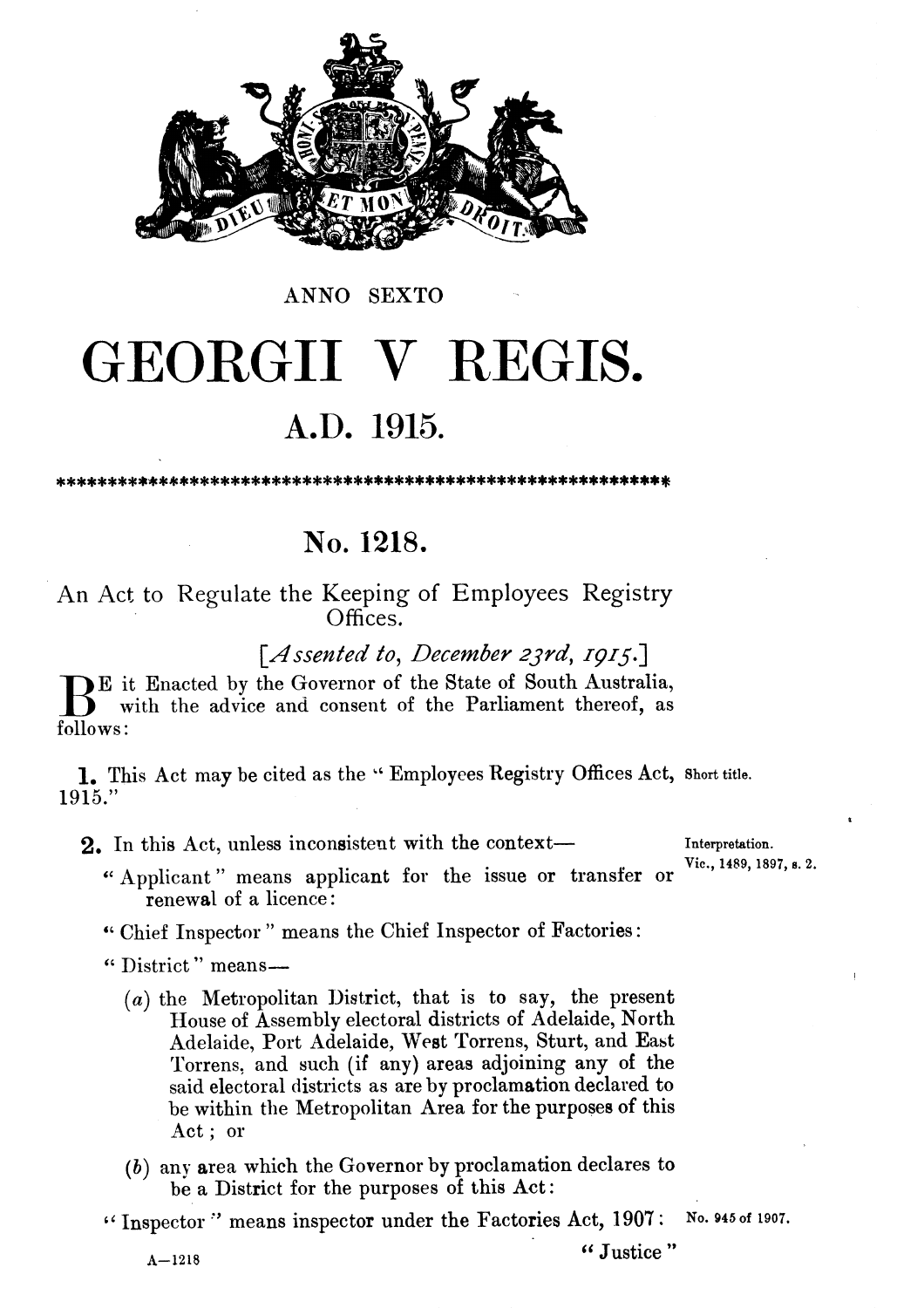# *Employees Registry Offices Act.*-1915.

- Justice " means Justice of the Peace for the State :
- "Licence" means licence under this Act:
- Licensee " means the holder of a licence under this Act :
- " Licensed premises " means the premises in respect of which a licence has been issued:
- " Prescribed " means prescribed by this Act or by regulation :
- " Proclamation " means proclamation by the Governor published in the *Gocernrnerct Gazette* :
- '' Regulation " means regulation made under this Act :
- " Employee" means any person engaged, or seeking engagement, for hire.
- " Employees regietry office " means the premises at which is carried on the business of procuring employees for persons desiring to employ other persons in any kind of work, or of procuring employment for persons desiring to be employed in any kind of work, but does not include any premises used by a charitable association or institution in procuring such employment without fee or reward :

"This Act" includes regulations.

- **Every person keeping 3. It shall not be lawful for any person---**<br>a registry office to be <br>*i* in the Metropolitan District of the
- Iieensed.<br> **I.** in the Metropolitan District, after one month from the Ibid., s. 3. passing of this Act:
	- **XI.** in any other District, after one month from the publication in the *Government Gazette* of the proclamation declaring such District,

 $\rm{directly}$  or indirectly —

- *(a)* to keep or conduct **an** employees registry office, or
- **(6)** to hold himself out to be a keeper or conductor of an employees registry office, or
- (c) to receive, charge, or recover any fee, charge, payment, or remuneration for or in connection with the hiring of any employee,

unless he is the holder of a licence in the form in the First Schedule, or in a form to the like effect.

Power to issue 4. (1) The Chief Inspector may, subject to section 5, issue a licences. licence, or grant a transfer of a licence, to any person who-

> *(a)* makes written application therefor in the form in the Second Schedule, or in a form to the like effect ; and

 $\boldsymbol{v}$ 

*(b)* forwards

**Ibid.. se. 4. 13.**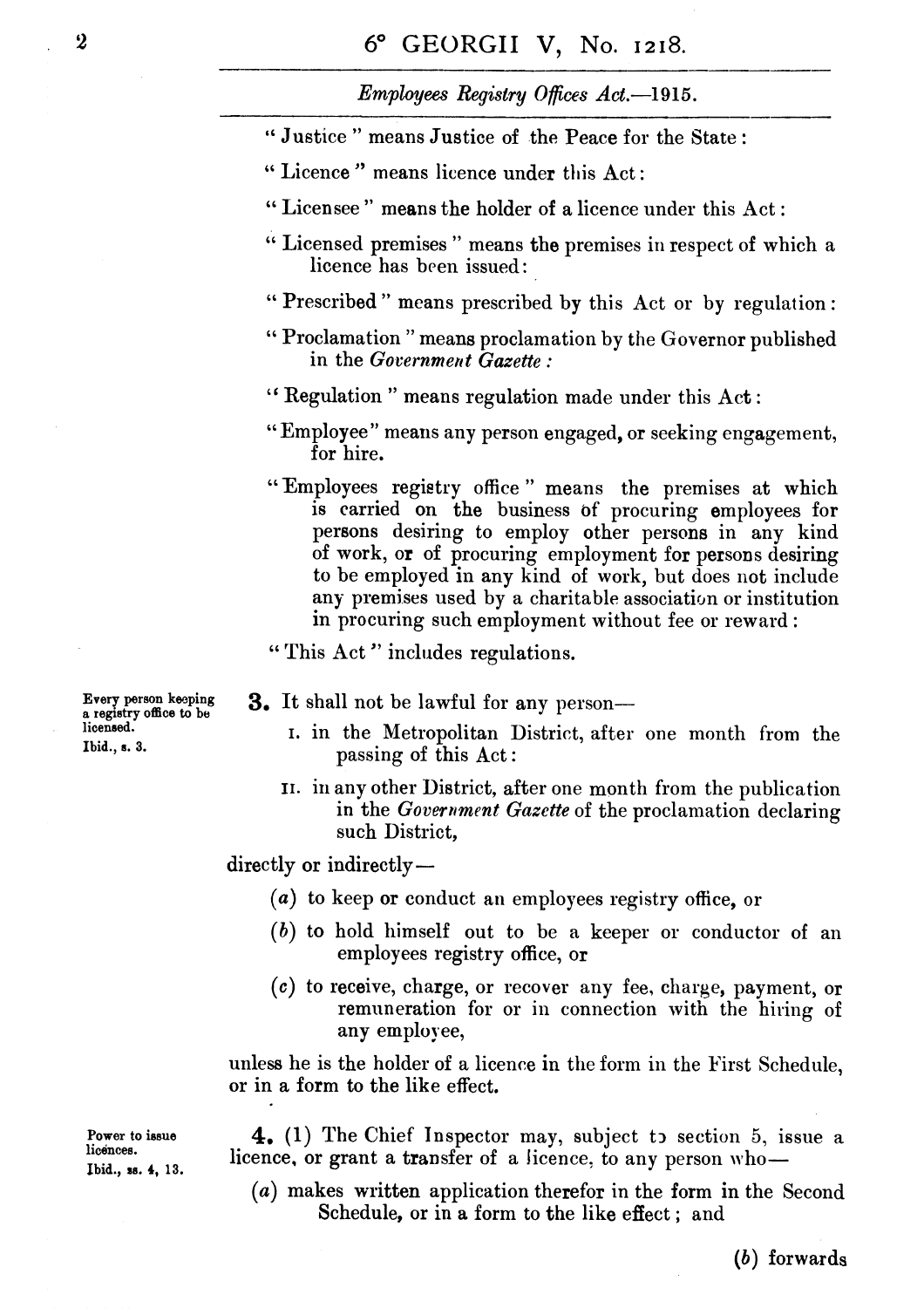*Elnpb* **yees** *Registry* **Offices** *Act.--1* **9 15.** 

- (b) forwards with such application-
	- I. a certificate as to the applicant in the form in the Third Schedule, or in a form to the like effect, signed by a Justice and by six ratepayers of any Municipality or District Council District comprised (in whole or in part) within the District wherein the premises in respect of which the application is made are situate ; and
	- **11.** a fee of Ten Shillings ; and
	- III. in the case of an application to transfer a licence, the written consent of the licensee ;

and, subject to section 5, may, upon application as hereinbefore mentioned, renew any licence.

 $(2)$  Every application for renewal of a licence shall be made not Application for  $\mathbf{r}$  are then  $\mathbf{r}$  fourteen days before the cyningtion of the licence and renewal. later than fourteen days before the expiration of the licence, and shall be accompanied by a fee of Ten Shillings.

**(3)** In every case where the Chief Inspector renews or transfers **Indorsement of**  renewal or transfer. a licence, he shall endorse thereon a memorandum of such renewal or transfer.

**5. (1)** The Chief Inspector shall not issue or transfer or reuew **Power to refuse**  a licence unless he is satisfied- **licence.**  Ibid., **a. 5.** 

- *(a)* that the premises in respect of which the application is made are suitable for an employees registry office and are clean and in good repair, and
- *(b)* that the applicant is a suitable person to keep or conduct an employees registry office.

(2) If the Chief Inspector refuses to issue or transfer or renew a Statement of reason licence, he shall furnish to the applicant a written statement of his reasons for such refusal.

*6.* **(1)** Any appiicant whose application has been refused, on **Appeal on refusal.**  giving to the Chief Inspector at least seven clear days' notice in Ibid. writing of his intention so to do, may appeal from the decision of the Chief Inspector to any Local Court held in the District wherein the premises in respect of which the application is made are situate.

(2) If after hearing the appeal the Court decides that the applica- Effect of decision. tion ought to be granted, the Chief Inspector shall issue or transfer or renew the licence accordingly.

**(3)** The decision of the Court shall be **final** and **conclusive,** and Fiulity **decision.**  shall not be challenged, appealed against, reviewed, quashed, or called in question, or be subject to prohibition or mandamus, in any Court on any account whatever.

(4) The Court on the hearing of any such appeal may make any **costs.**  such order as to costs as it thinks fit.

*(5)* For any such appeal the Court shall consist of a Special Magistrate. **7.** Subject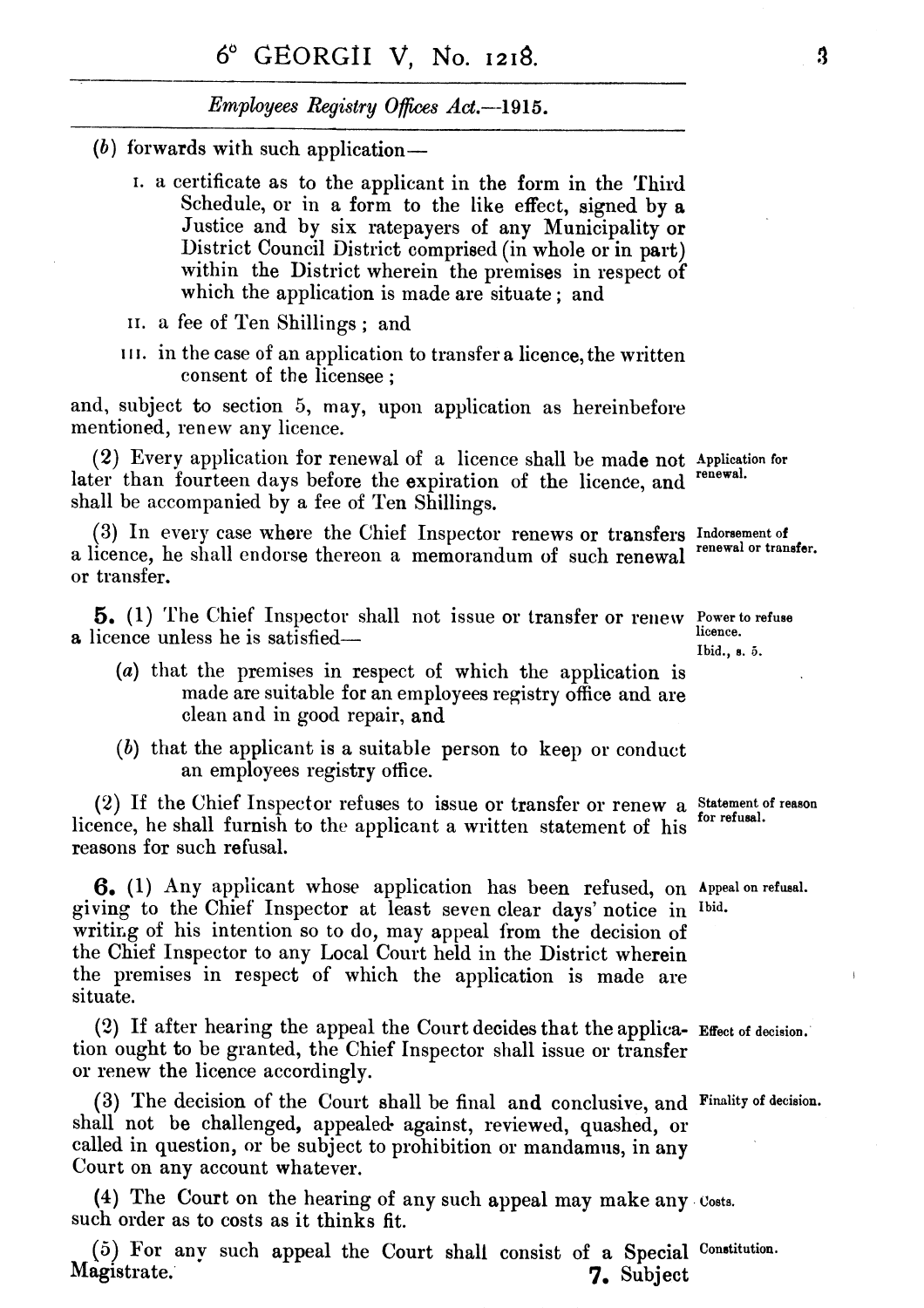# 6" GEORGII V, No. **1218.**

# *Employees* **Registry** Offices *Act.--19* **15.**

**Duration of licence. Ibid., B. 6.** 

**Inspector to keep register. Ibid.,** *8.* **7.** 

**Copy of entry to be** 

**evidence.** 

**Tf licence lost duplicate may be** 

**Effect of duplicate.** 

**Books and records to be kept by licensee.** 

**Ibid., s. 8.** 

**issued. Lhid., s. 15.** 

**7.** Subject to section 21, every licence shall continue in force up to and including the thirtieth day of June next after the date of the issue thereof, and, if renewed, for the period of twelve months from the thirtieth day of June next after the date of the making of the application for renewal.

**8.** (1) The Chief Inspector shall keep a register of all licensees, and of all indorsements on, and renewals, transfers, and cancellations of, licences.

(8) **A** document purporting to be a copy of any entry in such register and purporting to be signed by the Chief Inspector shall, in any legal proceedings, be prima **facie** evidence of the truth of the matters stated in such document.'

**9.** (1) Upon the application of the licensee under any licence, the Chief Inspector may, on proof to his satisfaction of the loss or destruction of such licence, and on payment of the prescribed fee, issue to such licensee a duplicate licence bearing all memoranda endorsed on the original licence.

**(2)** Such duplicate shall avail for all purposes as if it were the original licence.

## **10.** (1) Every licensee shall—

- (a) keep a book containing the names of every person who pays, or is charged, a payment or remuneration for or in connection with the hiring of an employee, together with the amount of such payment or remuneration and the date of the paying or charging thereof ;
- (b) keep a book in the form in the Fourth Schedule, containing, as to every engagement made at his licensed premises, or in connection with his business as the keeper or conductor of an employees registry office, the particulars specified in such form, and the signature of such icensee; and
- (c) preserve for a period of at least one year from the date of the receipt thereof respectively, the originals of all letters received by the licensee relating to the hiring of employees.

**<sup>d</sup>**(2) Such books and originals of letters as aforesaid shall be kept, at all times, at the licensed premises.

Powers of inspectors. **11.** For the purpose of the execution or enforcement of the pro-<br>Ibid., s. 10. visions of this Act, the Chief Inspector or any Inspector shall have visions of this Act, the Chief Inspector or any Inspector shall have power to enter at any time any licensed 'premises and every part thereof, and to inspect and take copies of, or extracts from, any books, papers, letters, accounts, or other documents relating to the business of the licensee found therein.

To be kept at licensed **premises. Ibid., S. 9.** 

12. Every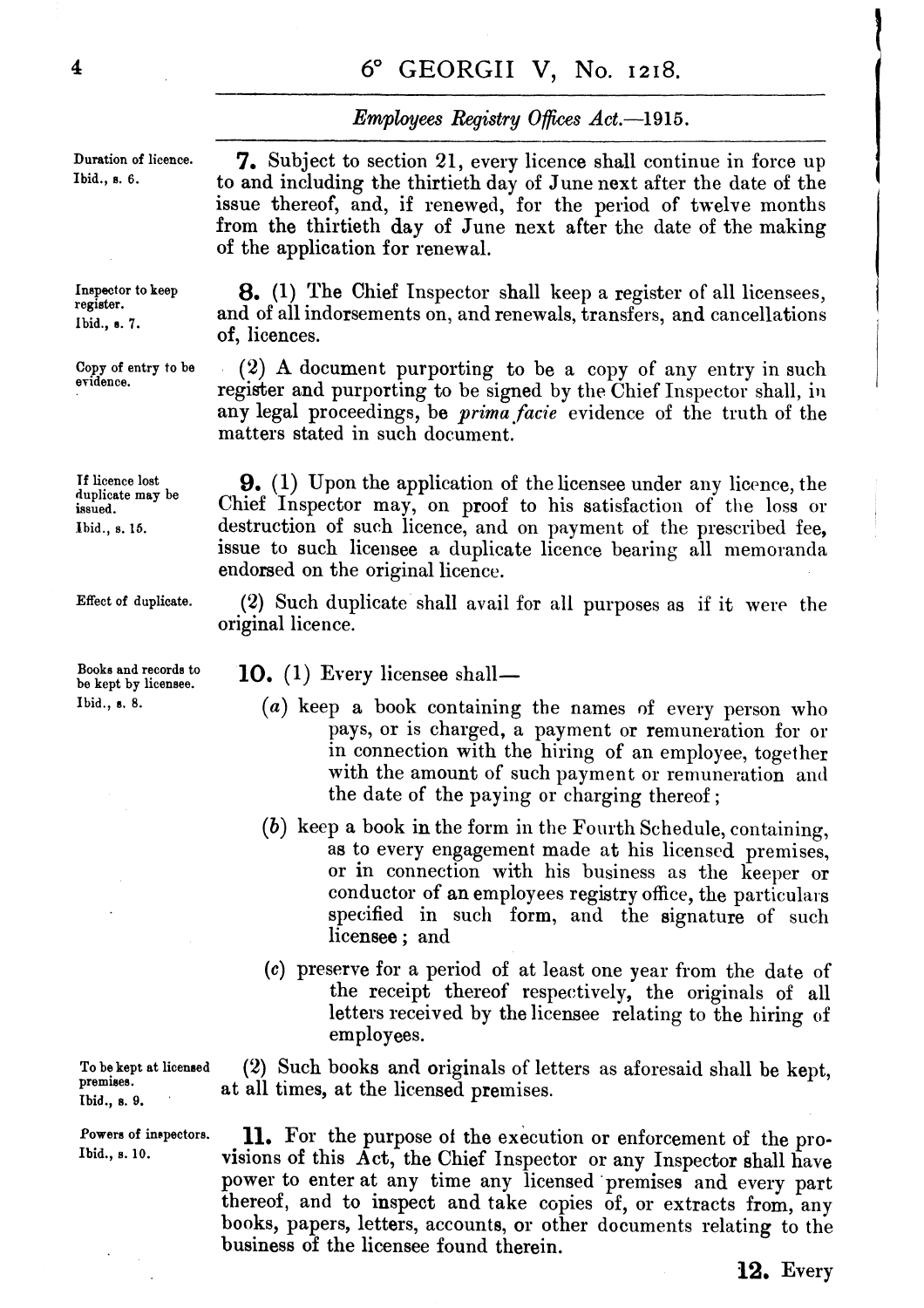# *Employees Registry Offices Act.*—1915.

**12,** Every licensee shall at all times keep posted up in some con- **Name** to **be-poatedup.**  spicuous place on his licensed premises, so as to be easily read by **Ibid.,** 12. the public, his Christian names and surname, together with the words "Licensed Registry-Office Keeper."

13. Every licensee shall at all times keep a printed copy of the Licence-holder to scale of fees as set out in the Fifth Schedule posted up in some office. conspicuous place in his licensed premises, so as to be easily read **Ibid.,** 16. by persons attending at such premises.

14. (1) No licensee shall, directly or indirectly, demand or Charges allowed to coince forms on proposed for our in receptor of the himner of onex be received by receive from any person for or in respect of the hiring of any **be received** by employee any sum in excess of the rate of payment or remuneration keepers. specified in the Fifth Schedule and applicable to the particular case. **Ibid., a-** 

**(2)** No licensee shall, directly or indirectly, take or accept any **Other consideration**  goods or chattels or other thing by way of payment or part payment for or in respect of, or to secure payment for or in respect of, the hiring of any employee ; nor shall any licensee receive or accept any reward or other consideration in addition to the rate specified in the Fifth Schedule and applicable to the particular case.

**(3)** If any licensee is guilty of any contravention of this section, the whole of the sum received by him (and not merely the excess), and any goods or chattels or other thing received by him, as aforesaid, shall be recoverable from him in any court of competent jurisdiction, by the person who paid or delivered it or them.

(4) The liability of a licensee under subsection **(3)** hereof is in addition to his liability to a penalty for the breach of this Act.

**15.** No licensee shall directly or indirectly permit any other **only licensee touae**  person to carry on business under colour of his licence.

**16.** (1) It shall not be lawful for any licensee, directly or in- Licensee may not rectly, to keep any employee as a lodger, or to have any share or  $\frac{\text{have interest in}}{\text{lodging-bouse.}}$ directly, to keep any employee as a lodger, or to have any share or interest in the keeping of a lodging-house for employees. N.Z., 174, 1908.

**a. 16.** (2) For the purposes of this section, **a** licensee ghall be deemed **Interest defined.**  to have such interest as aforesaid if any such lodging-house is kept by any member of his family or household.

(3) Every contract or agreement relating to the keeping of an *Contracts* and <br>
unlovee as a lodger or to the keeping of a lodging-house for <sup>agreements illegal.</sup> employee as a lodger, or to the keeping of a lodging-house for agreements conclusions at this contract in a mental beginning to the set of the set of the set of the set of the set of the set of the set of the set of the se employees, to which a licensee is a party, shall be for all purposes, illegal and void.

**17.** (1) The Governor may make regulations prescribing— Regulations.

I. the fees to be paid on applications under this  $Act$ ;  $\frac{Vic., 1489, 1897, 1897, 1897, 1897, 1897, 1897, 1897, 1897, 1897, 1897, 1897, 1897, 1897, 1897, 1897, 1897, 1897, 1897, 1897, 1897, 1897, 1897, 1897, 1897, 1897, 18$ 

**11.** penalties, not exceeding in any case Twenty Pounds, for the breach of any regulation; and

**Ibid., a.** 13.

**a. 19.** 

**Irr.** all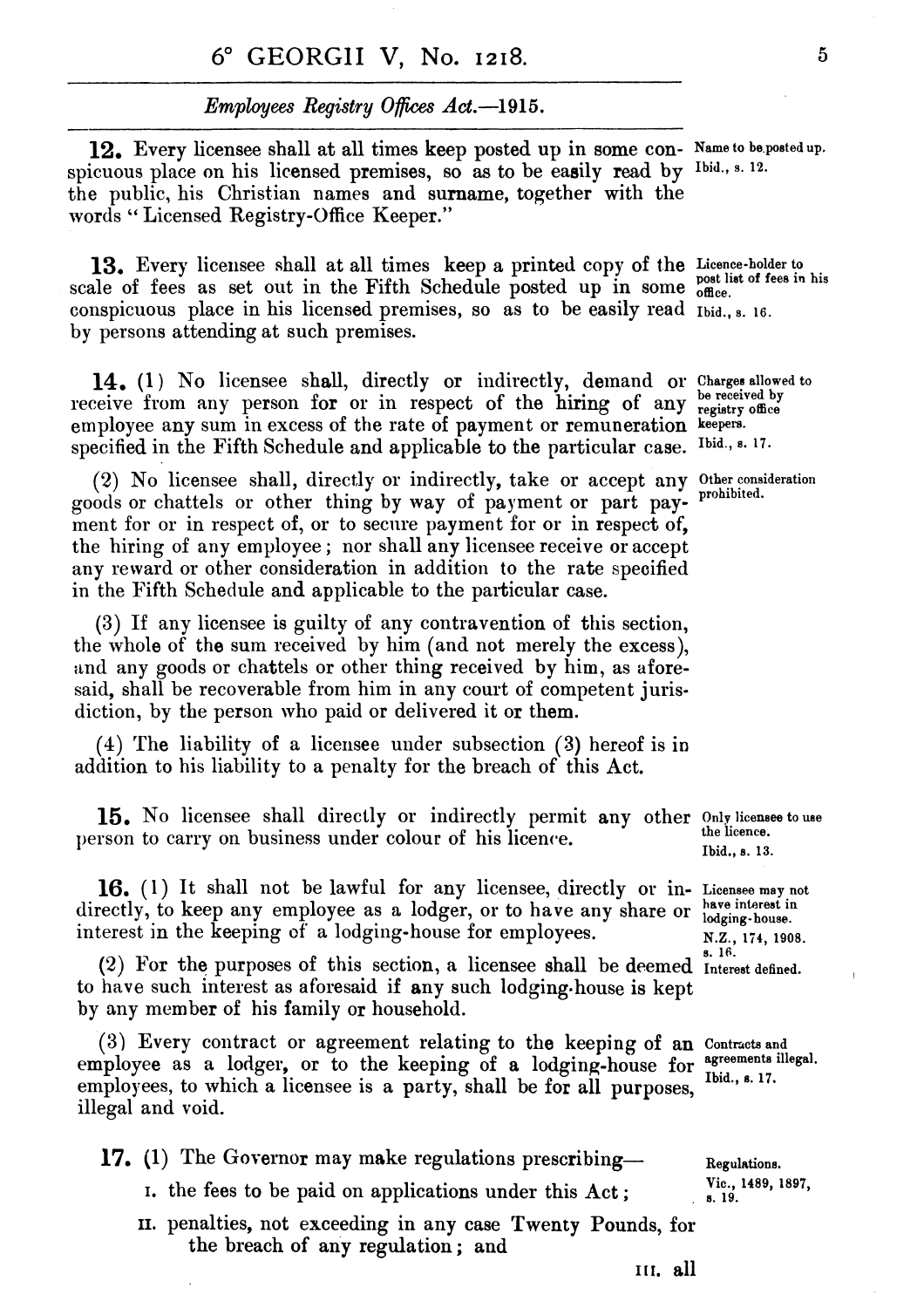# Employees Registry Offices Act.-1915.

**111.** all such other matters and things as map be necessary or convenient for carrying into effect any of the provisions of this Act.

**Publication and effect of regulations.**   $(2)$  Every regulation—

- **(a)** shall be published in the *Government Gazette* ;
- (b) shall, subject to subsection (3) hereof, take effect from the date of such publication, or from a later date to be fixed by the order making such regulation ; and
- (c) shall be laid before both Houses of Parliament within fourteen days after such publication, if Parliament is in Session, and if not, then within fourteen days after the commencement of the next Session of Parliament.

**(3)** If either House of Parliament passes a resolution disallowiag any regulation, of which resolution notice has been given at any date within fourteen sitting days of such House after such regulation has been laid before it, such regulation shall thereupon cease to have effect, but without affecting the validity or curing the invalidity of anything done, or of the omission of anything, in the meantime.

This subsection shall apply notwithstanding that the said fourteen sitting days, or some of them, do not occur in the same Session or Parliament as that in which the regulation is laid before such House.

(4) When a resolution has been passed as mentioned in subsection **(3)** hereof, notice of such resolution shall be published in the  $G<sub>over</sub>$ *Government Gazette.* 

**18.** In all proceedings under this Act the onus shall be on the accused to prove that he is a licensee.

**19,** In all proceedings against a licensee for an offence against this Act or any other Act, or at common law, he shall produce his licence to the Court.

20. Every conviction of a licensee for an offence against this Act shall be indorsed on his licence by the Magistrate or Justices by whom he is convicted.

**Cancellation of 21. (1)** The Magistrate or Justices by whom **a** licensee is conlicence on conviction. victed of an offence against this Act may, on such conviction, Ibid., **s.** 22 (part). cancel the licence; and the clerk of the Court shall in such case forward or deliver such licence up to the Chief Inspector.

In certain cases (2) If any licensee is convicted of an offence under any Act licence deemed to be whatsoever or for an offence at common law, and is ordered or **licence deemed to be** whatsoever or for an offence at common law, and is ordered or **cancelled. Ibid., 8. 23.** sentenced to be imprisoned for a term not being less than one month, without the option of a fine, his licence shall *ipso jacto* be deemed

**Disallowance of Parliament.** 

**Publication of disallowance.** 

**Onus on accused to prove he ie liceneed.** 

**Ibid., a. 20 (2).** 

**Accused to produce his licence on prosecution. Ibid., S. 22.** 

**Conviction to be**  indorsed on licence. **Ibid., s. 22 (part).** 

**licence on conviction.**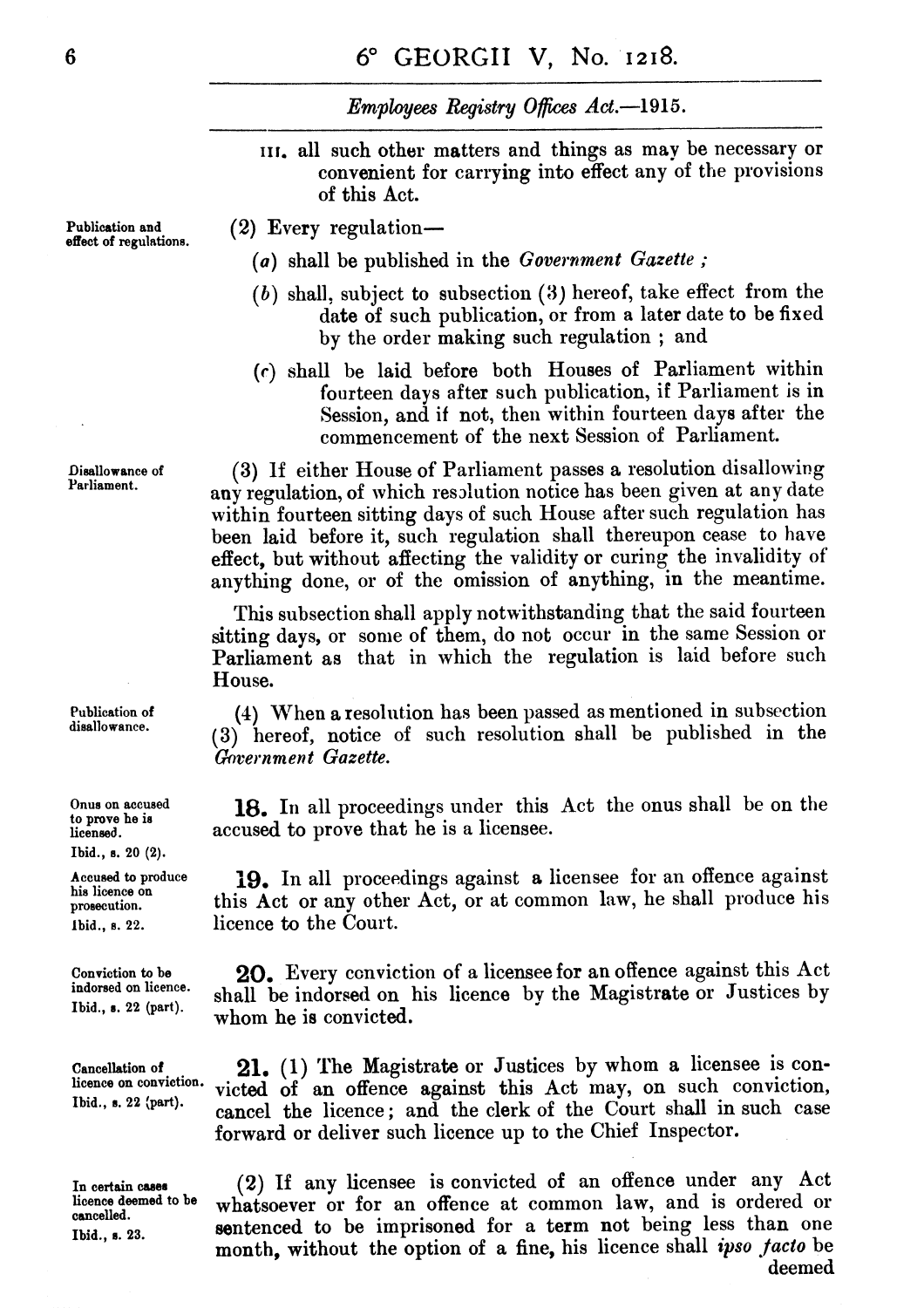*Employees Registry Offices Act.* -1915.

deemed to have been cancelled ; and the clerk of the Court by or before which he is convicted shall forward or deliver such licence up to the Chief Inspector.

- **22. (a)** If any licensee fails or neglects to comply with any of **Penalty for bmach**  the provisions of this Act, or **of Act. Ibid., s. 20.** 
	- *(b)* if any person, whether a licensee or not, commits a breach of any of the provisions of this Act,

he shall be liable to a penalty not exceeding Twenty Pounds.

23. (1) All proceedings in respect of offences against this Act Summary proceedings shall be by information heard and determined in a summary way by a Special Magistrate or two Justices, and shall be regulated by the Ordinance No. 6 of 1850, and any amendments thereof, or any other **Act** or Acts regulating summary proceedings before Justices of the Peace.

(2) All convictions and orders made by such Magistrate or Justices may be enforced as provided by the said Ordinance or any other such **Act** as aforesaid.

**24.** (1) There shall be an appeal from- $\frac{1}{2}$ 

- (a) any conviction by any Special Magistrate or Justices,
- *(b)* any order of **a** Special Magistrate or Justices dismissing any information, or

*(c)* any other order made by a Special Magistrate or Justices, under this Act.

(2) Such appeal shall be to the 1,ocal Court of Adelaide in its Full Jurisdiction.

**(3)** The proceedings on such appeal shall be regulated by the Ordinance No. 6 of 1850, and any amendments thereof, or any other Act regulating appeals to Local Courts : Provided that the Local Court may make such order as to costs as it thinks fit, and the costs so ordered may exceed Ten Pounds.

**25.** (1) The Local Court, upon the hearing of any such appeal, Special case. may state a special case or cases for the opinion of the Supreme Court.

**(2)** The Supreme Court shall hear and decide any such special case according to the practice of the Supreme Court on special cases, and may make such order therein, including any order as to costs, as to the said Court appears just.

**(3)** The Supreme Court may send any such special case back for amendment, or may itself amend the same.

for offences.

(4) The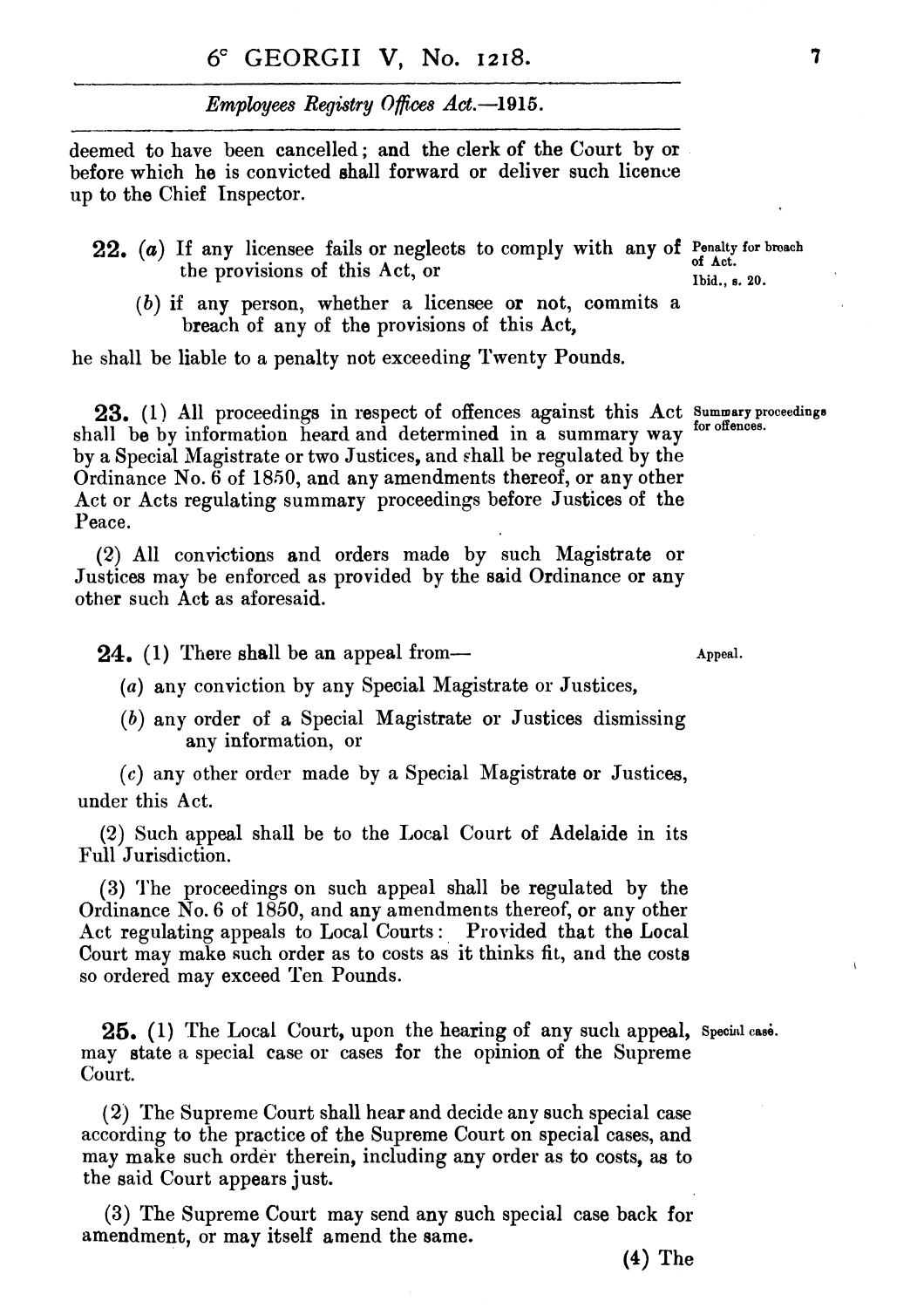*Employees Registry* **Offices** *Act.-1 91 5.* 

(4) The Magistrate or Justices, or the Local Court, shall make an order in respect to the matters referred to the Supreme Court in conformity with the certificate of the Supreme Court, or of any Judge thereof.

**(5)** Such order of the Magistrate or Justices, or Local Court, may be enforced in manner provided by section **23** or otherwise by law.

In the name and on behalf of His Majesty, I hereby assent to this Rill.

H. L. GALWAY, Governor.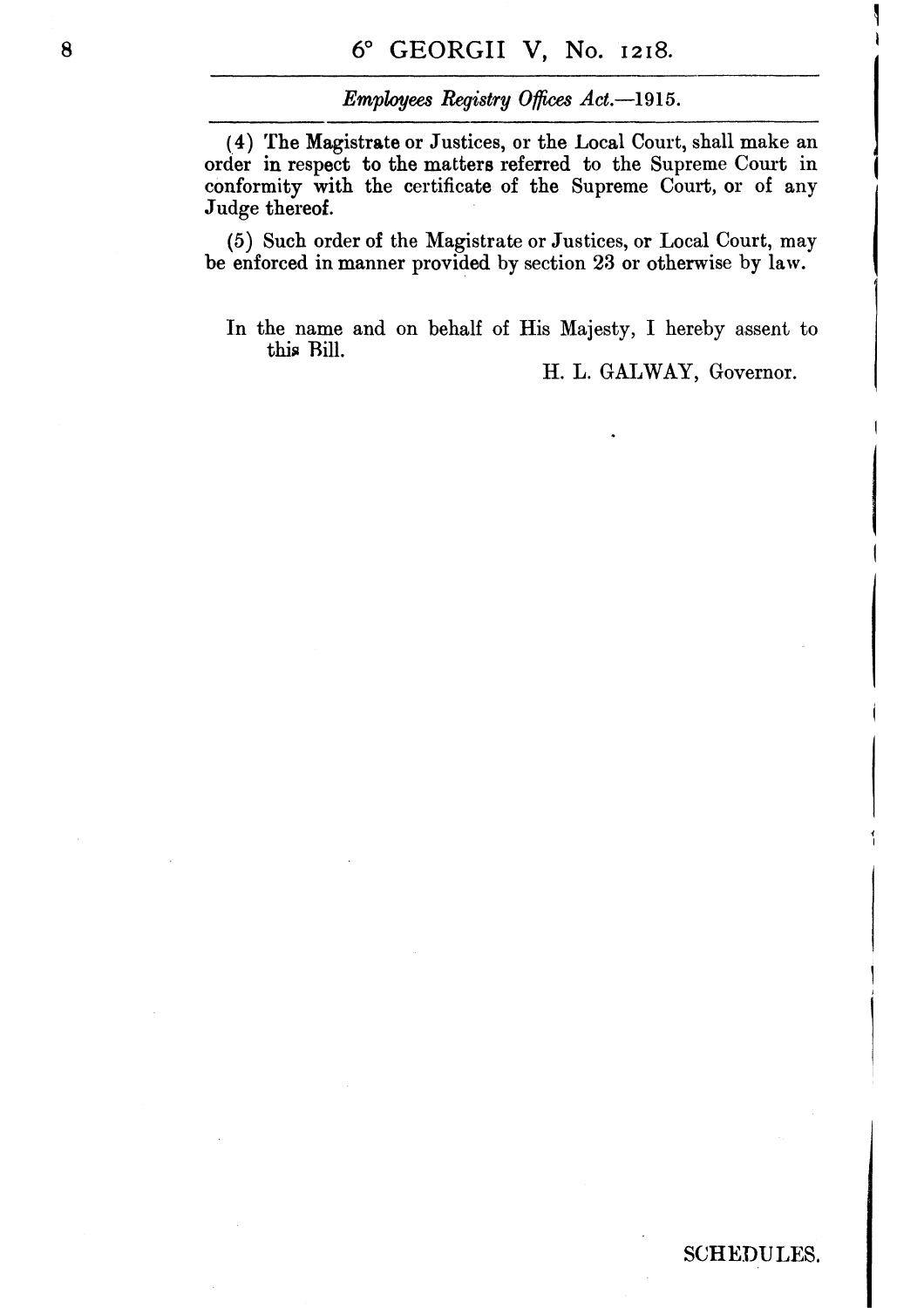#### GEORGII V, No. 1218.  $6^{\circ}$

*Employees Registry* **Offices** *Act.-1* **91 5.** 

### **SCHEDULES.**

### THE FIRST SCHEDULE. Section 3.

### The Employees Registry Offices Act, 1915.

#### **ANNUAL LICENCE TO KEEP AN EMPLOYEES REGISTRY OFFICE.**

I the undersigned, being the Chief Inspector of Factories, do hereby license to keep and have the conduct of<br>situate at in an employees registry office at the premises situate at in the city  $\lceil or \rceil$  town, or, as the case may be  $\lceil$  of , subject to the city  $[or\;town, or,\;as\;the\;case\;may\;be]$  of the provisions of the Employees Registry Offices Act, 1915. This licence, unless sooner cancelled, will continue in force in respect of the said premisee (but no other prewises) from the date hereof until and including the thirtieth day of June, 19 .<br>day of 19 .<br>Chief Inspector of Factories.

#### THE SECOND SCHEDULE. Section 4.

#### The Employees Registry Offices Act, 1915.

**APPLICATION FOR LICENCE TO KEEP AN EMPLOYEES REGISTRY .OFFICE OR**  FOR THE RENEWAL OR TRANSFER OF SUCH LICENCE.

To the Chief Inspector of Factories.<br>I residing at

hereby apply for a licence [or for the renewal (or for the transfer) of a licence under the Employees Registry Offices Act, 1915, as the keeper of an employees registry office at the premises situate at in the city *[or* town or, as the case **may** be] of  $\cdots$  I enclose herewith the necessary certificate<br>and also the prescribed fee of  $\cdots$  and, in case of application for [and, in case of application for transfer, the written consent of the licensee.]<br>
Dated this day of 19.

#### THE THIRD SCHEDULE.

# The Employees Registry Ofices Act, 1915.

### **CERTIFICATE OF JUSTICE AND RATEPAYERS.**

I the undersigned, being a Justice of the Peace residing within the of , and we the undersigned six ratepayers of the Municipality [or District, as the case may be of the name of the applicant, and believe him to<br>personally acquainted with [here state the name of the applicant], and believe him to<br>be a fit and proper person to keep and have the conduct o be a fit and proper person to keep and have the conduct of an employees registry office at the premises situate at in the said Municipality [or District] under the Employees Registry Office Act, 1915.

Dated at this . day of 19 . ......................... ,Justice of the Peace. .................... I .................... Ratepayers of the  $\delta$ .................... ................... .) Witness to signature of the said Justice- Witness to other signatures-

 $B - 1218$ 

**Section 4.** 

**THE**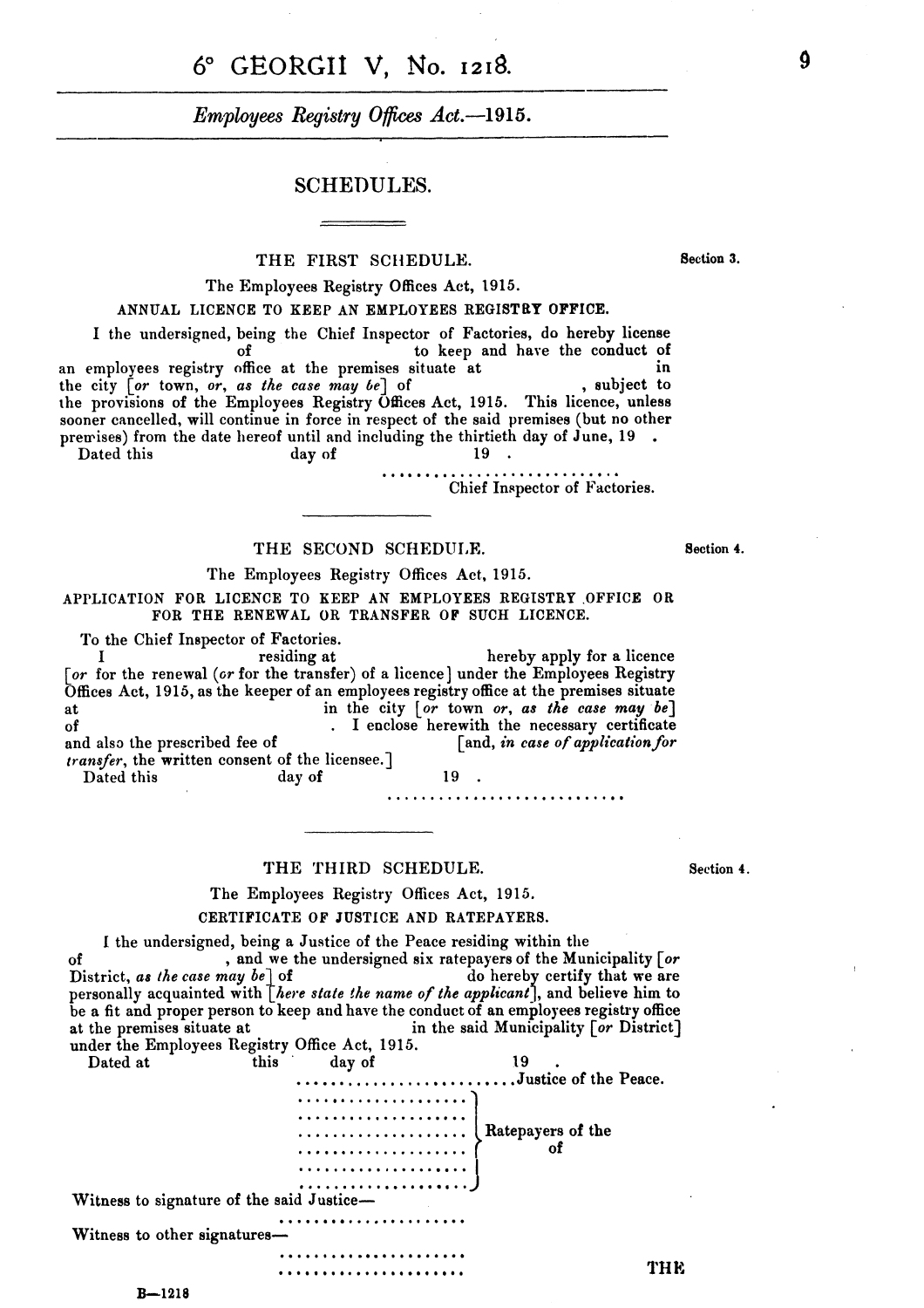# 6° GEORGII V, No. 1218.

# *Employees Registry Oftices Act.- 1915.*

### **Section 10.**

### THE FOURTH **SCHEDULE.**

# The Employees Registry Offices **Act,** 1915. **BOOK OF ENGAGEMENTS.**

| Date of<br>Engagement. | Name of<br>Employee or<br>Applicant for<br>Engagement<br>as an<br>Employee. | Name of<br>Employer. | Address and<br>Occupation<br>of<br>Employer. | <b>Nature</b><br>of<br>Engagement. | Rate<br>of Wages. | Terms of<br>Engagement. | Signature of<br>Licensee. |
|------------------------|-----------------------------------------------------------------------------|----------------------|----------------------------------------------|------------------------------------|-------------------|-------------------------|---------------------------|
|                        |                                                                             |                      |                                              |                                    |                   |                         |                           |
|                        |                                                                             |                      |                                              |                                    |                   |                         |                           |
|                        |                                                                             |                      |                                              |                                    |                   |                         |                           |
|                        |                                                                             |                      |                                              |                                    |                   |                         |                           |

**Section 13.** 

## THE FIFTH SCHEDULE.

# The Employees Registry Offices **Act,** 1915.

**\*SCALE OF FEES THAT MAY BE CHARGED BY LICENSED REGISTRY OFFICE KEEPERS.** 

| For every Engagement of an Employee actually made.                                                                                              | Maximum Fee Pay-<br>able by- |          |                         |             |
|-------------------------------------------------------------------------------------------------------------------------------------------------|------------------------------|----------|-------------------------|-------------|
|                                                                                                                                                 |                              |          | Employee. Employer.     |             |
| $A(1)$ Engagement of single employees (male or female)—                                                                                         |                              | s, d.    |                         | s. d.       |
| Where the rate of wages payable by the employer does not<br>exceed 5s. per week                                                                 | 1                            | 6        | $\overline{2}$          | $\Omega$    |
| Where the rate of wages payable by the employer exceeds                                                                                         | $\overline{2}$               | $\Omega$ | 3                       | $\mathbf 0$ |
| Where the rate of wages payable by the employer exceeds<br>8s. but not 11s. per week                                                            | $\overline{2}$               | 6        | $\overline{\mathbf{3}}$ | 6           |
| Where the rate of wages payable by the employer exceeds<br>11s. but not 14s. per week $\dots\dots\dots\dots\dots\dots\dots\dots\dots\dots\dots$ | 3                            | $\Omega$ | $\overline{\mathbf{4}}$ | 0           |
| Where the rate of wages payable by the employer exceeds<br>14s. but not 17s. per week                                                           | $3\overline{ }$              | 6        | 5                       | $\bf{0}$    |
| Where the rate of wages payable by the employer exceeds<br>17s. but not 20s. per week                                                           | $\overline{\mathbf{4}}$      | $\Omega$ | 5                       | $\Omega$    |
| Where the rate of wages payable by the employer exceeds                                                                                         | 5                            | $\Omega$ | 6                       | 6           |
| Where the rate of wages payable by the employer exceeds<br>25s. but not 30s per week                                                            | 6                            | $\Omega$ | 8                       | $\bf{0}$    |
| Where the rate of wages payable by the employer exceeds                                                                                         | 6                            | 6        | 8                       | 6           |
| Where the rate of wages payable by the employer exceeds                                                                                         | 7                            | $\Omega$ | 9                       | 0           |
|                                                                                                                                                 |                              |          |                         |             |